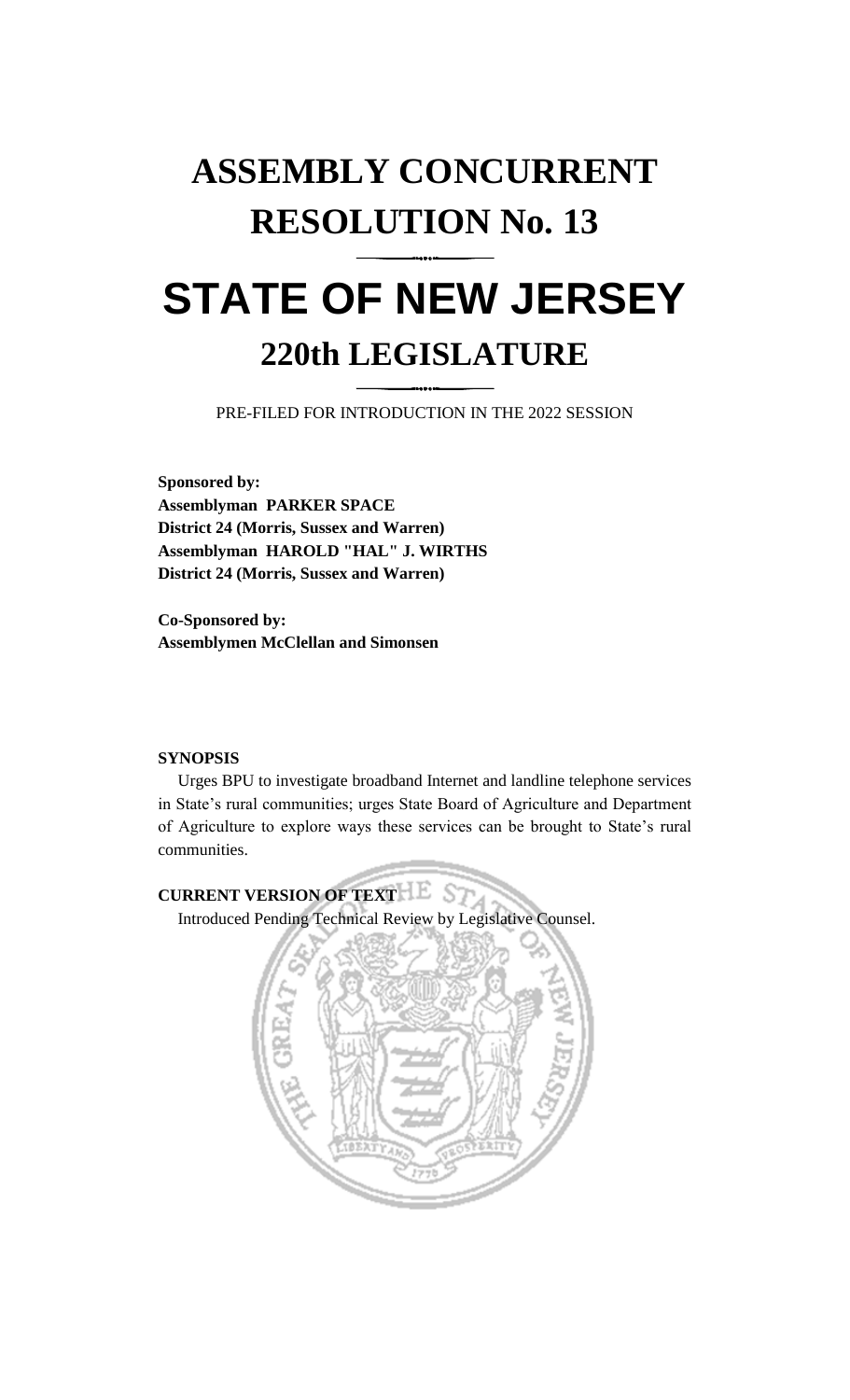$\mathcal{D}$ 

 **A CONCURRENT RESOLUTION** urging the Board of Public Utilities to investigate the status of high-speed broadband Internet and landline telephone services in New Jersey's rural communities and urging the State Board of Agriculture and the Department of Agriculture to explore ways in which reliable high-speed broadband Internet and landline telephone services can be brought to New Jersey's rural communities. **WHEREAS,** Today's modern farming operators are as likely to sell their agricultural products direct-to-the-public at on-farm locations as they are to sell them to wholesale brokers or directly to retailers; and **WHEREAS,** An increasing number of New Jersey farm operators are incorporating agricultural tourism components on their farms to attract consumers to their farm property to either purchase products or partake in agricultural tourism events, which requires these farm operators to employ advertising over various forms of media; and **WHEREAS,** Social media and other forms of advertising over the Internet have become increasingly popular ways to reach the exact type of consumers that are interested in agricultural tourism; and **WHEREAS,** The ability to maximize Internet-based advertising depends, especially in rural areas where farms are concentrated, upon connecting to adequate high-speed broadband Internet and other broadband services; and **WHEREAS,** Today's agricultural operations also rely on high-speed broadband Internet and other broadband services for many vital functions beyond advertising, such as remote sensing of field and greenhouse conditions, remote control of equipment, shipping and receiving control and coordination, obtaining current weather information that is critical to the application of crop inputs, and for numerous other purposes; and **WHEREAS,** A lack of adequate broadband communications capability inhibits or precludes the use of these tools that can enhance a farm's efficiency and viability, thereby creating an inequity for farmers living in areas underserved by adequate telecommunications capability; and **WHEREAS,** As technology continues to grow in importance to agriculture, the need for adequate high-speed broadband Internet and other broadband service capability will grow in importance to successful farming; and **WHEREAS,** Rural areas of New Jersey have been especially underserved by broadband service from Internet service providers; and **WHEREAS,** The lack of high speed broadband in rural areas of New Jersey negatively effects not only farmers but all residents, students, businesses, and governmental entities who reside or are located in rural areas and puts rural areas at a distinct disadvantage in attracting economic development; and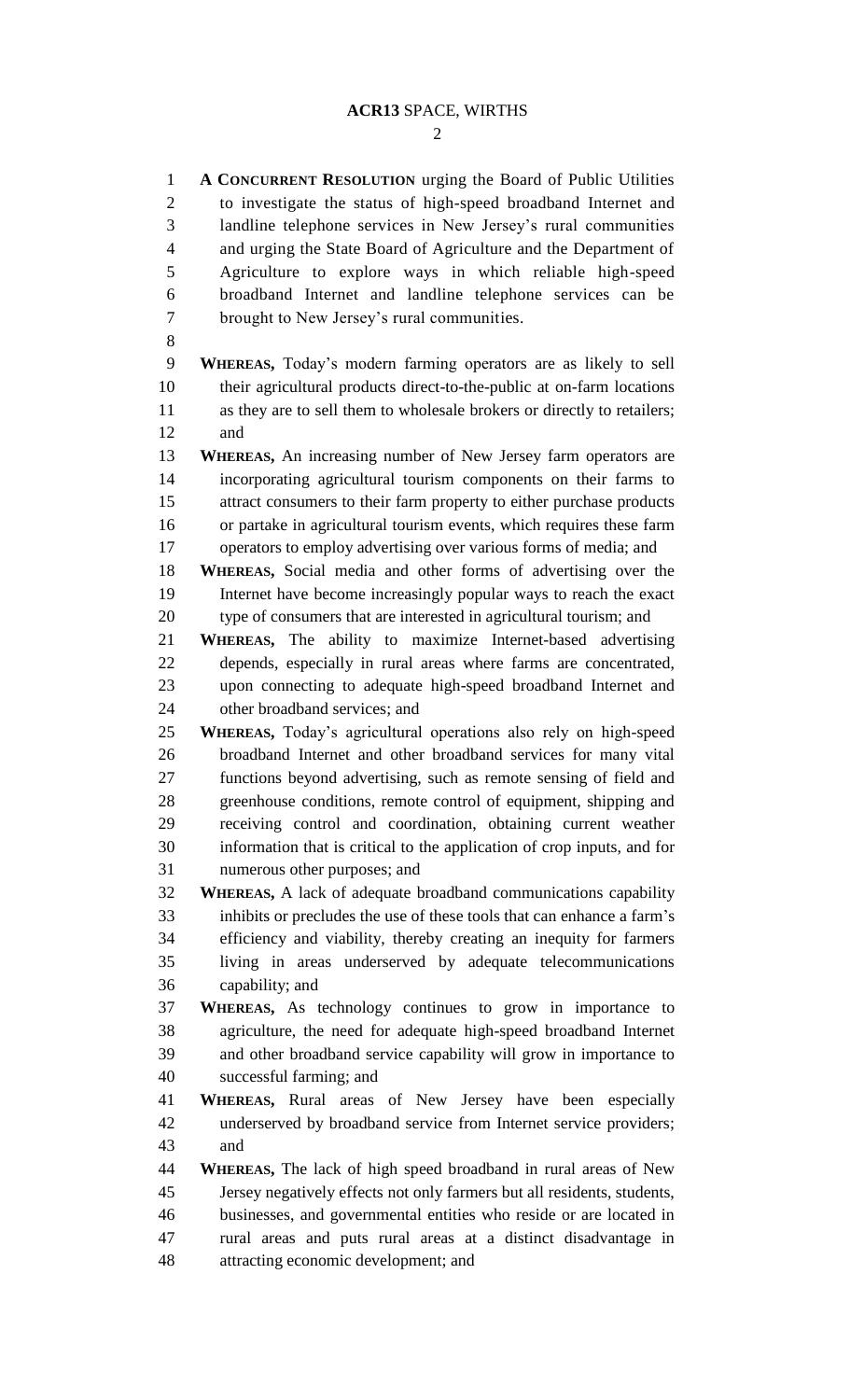**WHEREAS,** The State Board of Agriculture has heard numerous complaints of diminished Internet, wireless, and landline service quality in rural areas of New Jersey; and **WHEREAS,** The State Board of Agriculture has unanimously passed a resolution calling upon the Board of Public Utilities to investigate the status of high-speed Internet and landline telephone services in New Jersey's rural communities; and **WHEREAS,** The United States Department of Agriculture's (USDA) Rural Development Office for New Jersey has informed the New Jersey Department of Agriculture (NJDA) that to help in addressing the lack of rural broadband Internet service in the State, the USDA needs guidance from the NJDA to create a mapping function that could help rural areas of New Jersey be eligible for grant programs offered by the USDA for broadband Internet service availability; and **WHEREAS,** The State Board of Agriculture and the NJDA should explore ways in which adequate and reliable high-speed broadband Internet and landline telephone services can be brought to New Jersey's rural communities, so that the State's farmers, residents, students, businesses, and governmental entities who reside or are located in rural areas will be better positioned to maximize the overall use of technology to improve the efficiency and viability of their farms and communities while increasing economic development opportunities; now, therefore, **BE IT RESOLVED** *by the General Assembly of the State of New Jersey (the Senate concurring):* 1. The Board of Public Utilities is respectfully urged to conduct an investigation of the status of high-speed broadband Internet and landline telephone services in New Jersey's rural communities. 2. The State Board of Agriculture and the Department of Agriculture are respectfully urged to continue exploring ways in which adequate and reliable high-speed broadband Internet and landline telephone services can be brought to New Jersey's rural communities, so that the State's farmers, residents, students, businesses, and governmental entities who reside or are located in rural areas will be better positioned to maximize the overall use of technology to improve the efficiency and viability of their farms and communities while increasing economic development opportunities. 3. Copies of this resolution, as filed with the Secretary of State, shall be transmitted by the Clerk of the General Assembly or the Secretary of the Senate to each commissioner of the Board of Public Utilities, to each member of the State Board of Agriculture, and to

the Secretary of Agriculture.